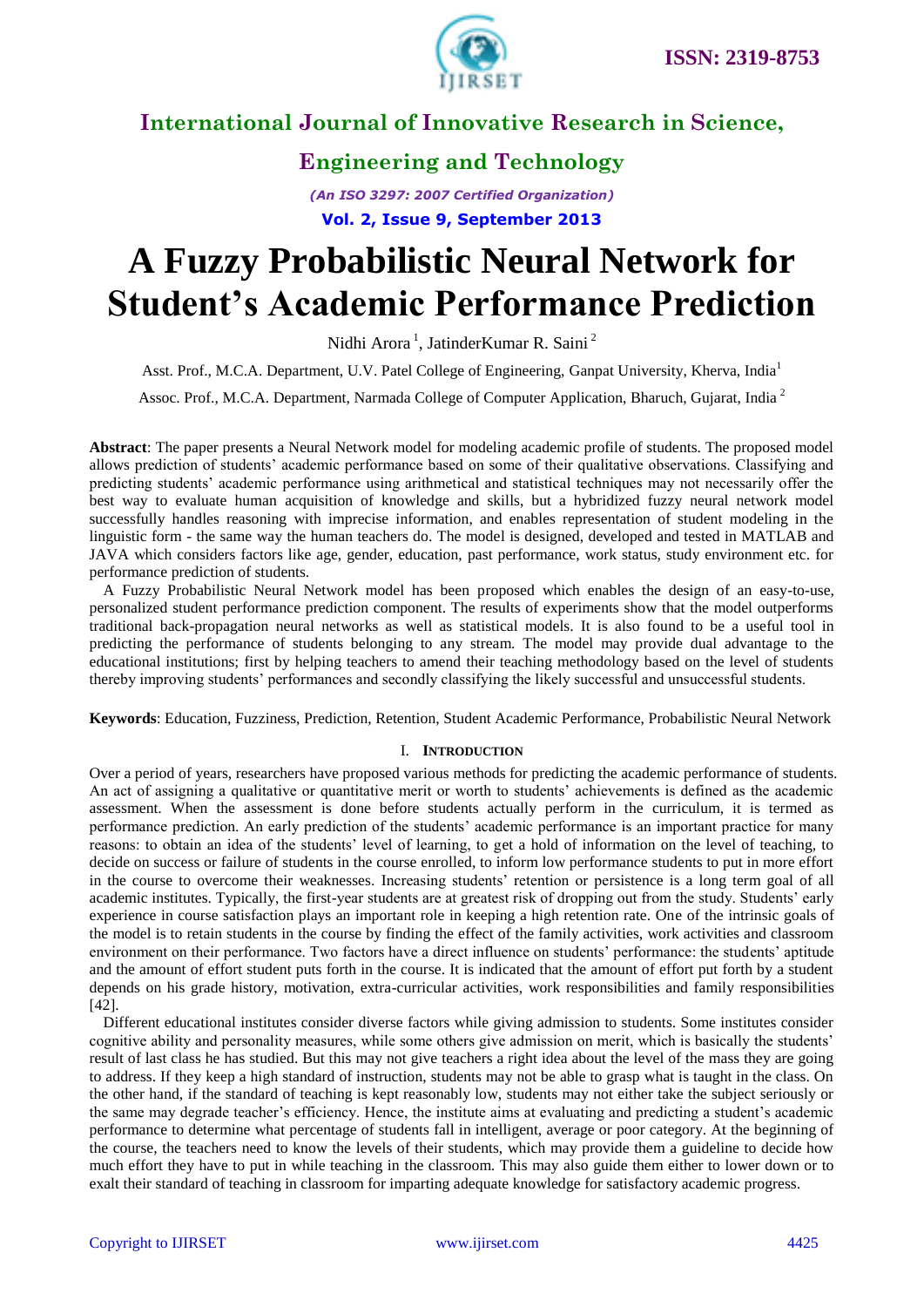

### **Engineering and Technology**

### *(An ISO 3297: 2007 Certified Organization)*

#### **Vol. 2, Issue 9, September 2013**

The model suggests a Probabilistic Neural Network hybridized with fuzzy logic to predict students' performance and to classify them according to their similar characteristics. Probabilistic Neural Network (PNN) has been widely used for pattern recognition problems, such as texture recognition [32], image recognition [24], medical/biochemical field [41], signal processing [10], civil/geotechnical engineering [34], and so on. PNN can predict the estimation of compressive strength of concrete on the basis of concrete mix proportions; the estimation performance of PNN is improved by the iteration method [21]. The rest of the paper is organized as follows: Section 2 recollects related work in the domain of education for predicting student's performance with various techniques. Section 3 gives a brief of significance of student's academic performance prediction and Section 4 presents a review on FPNN architecture and classification capabilities. Section 5 gives a general description of data used in the study, the pre-processing steps to analyze the data and experiments performed. Section 7 summarizes the results of experiments and Section 7 concludes the paper with an outlook for future work. Finally, references are listed in Section 8.

#### II. **RELATED WORK**

Various researchers have applied data mining in different areas of education, such as enrolment management ([2], [21]), graduation ([4], [30]), academic performance ([23], [28], [35]). The use of data mining techniques in this field is relatively new. There are many data mining techniques used in this field, such as neural networks, decision tree, Bayesian network, k-means clustering and so on [31]. Academic researchers have developed several conventional models based on statistics like discriminant analysis, multiple regression and stepwise regression to predict an applicant's success in the MBA program. In the statistical methods used so far in this domain, different scores from each assessment criterions are added based on some pre-determined weights to compute a single score for an individual student's performance. However, such prediction schemes are found to be deficient in the formal mechanisms which consider some of the cognitive factors for an exact prediction of performance of the student. A data mining case study [27] identified the behaviour of failing students so that they can be warned to be at risk before the final exams. In their study, Chamorro-Premusic & Furnham [7] concluded that openness and conscientiousness together with measurable approaches to learning mediate the effects between ability and academic performance in the predominantly female college students. According to them, gender is also one of the moderating factors influencing the relationships between personality traits and academic performance. All statistical methods for assessing or predicting student's academic performance have reported satisfactory results but a common aspect where all these methods lack is dealing with dynamically changing environment and vagueness in reality. Neural networks come up with adaptability as the solution of dynamic environment whereas hybridization of fuzzy logic with neural networks can handle vagueness also.

In recent past, PNN models have been used by [33] to distinguish cancer patients from healthy persons according to the levels of nucleosides in human urine and by [25] for handwritten digit recognition. For more information on other motivating applications of the PNN, the reader is referred to [1], [4], [12], [18] and [20]. The crucial problem in these applications is the choice of the smoothing parameter. Deniz  $\&$  Ersan [14] presented several ways in which student's performance data can be analyzed and presented for an academic decision making and academic decision support system. Lassibille & Gomez [23] presented an integrated fuzzy set approach to assess the outcomes of a student learning. They exploited fuzzy set principles to represent the imprecise concepts for subjective judgment and applied a fuzzy set method to determine the assessment criteria and their corresponding weights. Reasoning based on fuzzy approaches has been successfully applied for inference of multiple attributes containing imprecise data. Biswas [5] proposed an application of fuzzy sets to student academic evaluation. The reasons behind the use of the fuzzy approach are that an educational grading system involves substantial amounts of fuzziness and that fuzzy theory can provide a model of subjective judgments. Chen and Lee [9] proposed a method for the evaluation of student answer scripts. The purpose of their study was to counter some drawbacks of the method proposed by Biswas. The method proposed by [9] is similar to the method of [17] which applies fuzzy membership function values and probability theory.

It is known that Expert Fuzzy scoring systems [26] help teachers to make assessment in less time and with a level of accuracy that compares favorably to the best examiner. Tinto's model [38] is the predominant theoretical framework for considering factors in academic success. He considered the process of student attrition as a socio-psychological interplay between the characteristics of the student entering university and the experience at the institute. Many studies included a wide range of variables, including personality factors, intelligence and aptitude tests, academic achievement, previous college achievements, demographic data etc. [8], [14], [21] for assessing academic performance of students.

#### III. **ACADEMIC PERFORMANCE PREDICTION**

Academic performance prediction of students involves the measurement of ability, competence and skills. Ability, competence and skills are fuzzy concepts and can be approximately captured in fuzzy terms. This usually involves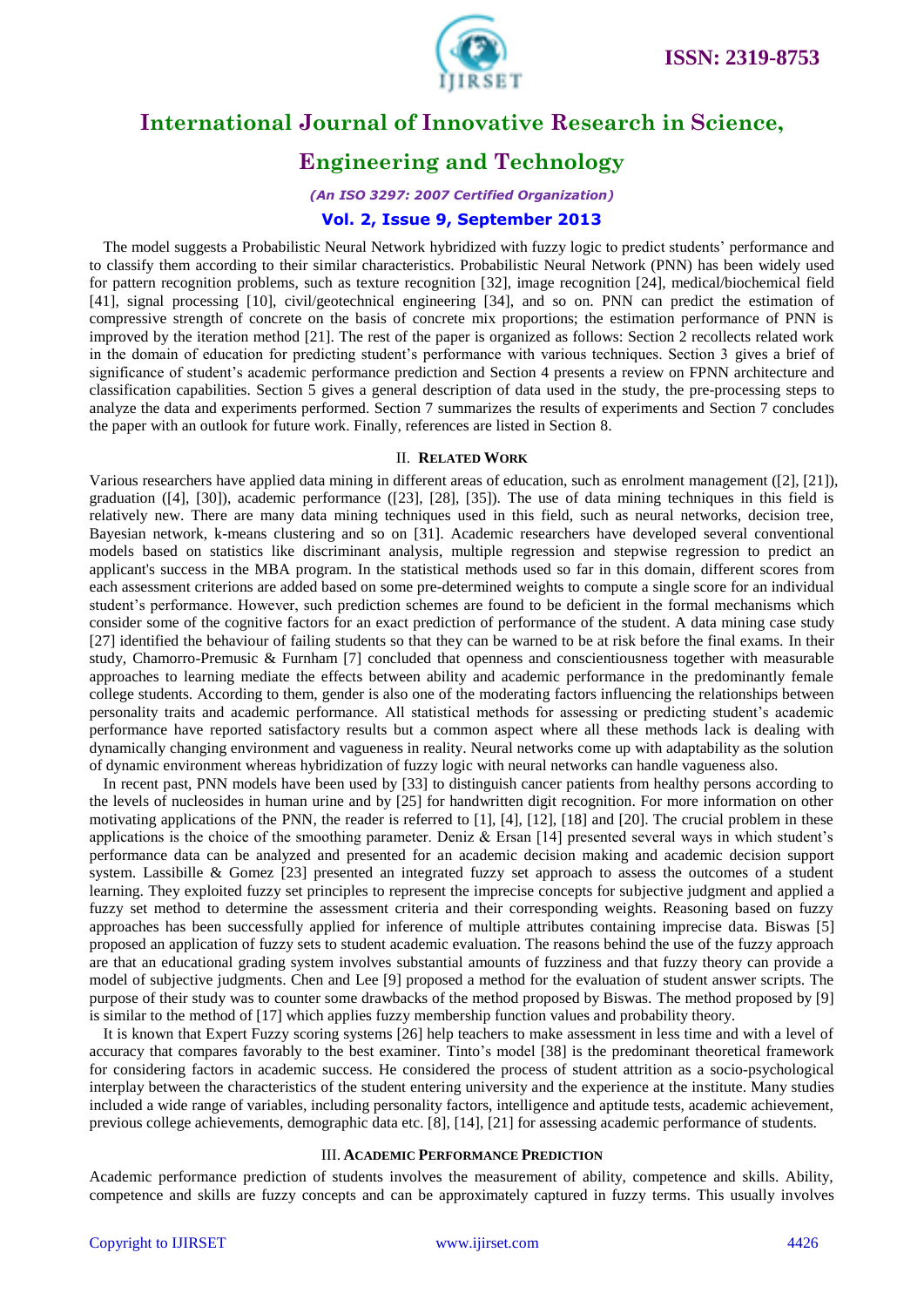

### **Engineering and Technology**

### *(An ISO 3297: 2007 Certified Organization)*

### **Vol. 2, Issue 9, September 2013**

awarding numerical merit to the students which represents their achievement by reasoning with arithmetical or statistical methods. A variety of criteria are used in mathematical methods for the evaluation purpose. For example, different scores from each criterion are added to obtain a single score. Simple statistical methods such as calculating the average or complex statistical methods such as calculating the mean, median, mode, range, standard deviation, variance and standard z-score can also be used.

Teachers are considered to be most responsible observers who not only engage class but also monitor the behaviour and understanding of students. Foreseeing their performance may have the potential to impact student achievement. Prediction results may prove to be fruitful to teachers for balancing the effort to improve performance of the students. Probabilistic neural network (PNN) is a feed-forward neural network, and its structure is neural network implementation of Parzen nonparametric probability density function (PDF) estimation and Bayes classification rule [30]. PNN is effective choice for prediction problems because it needs less time to determine the networks' architecture and to train the network. Moreover, PNN provides probabilistic viewpoints as well as deterministic classification results. FNNs do not require mathematical models and have the ability to approximate nonlinear and uncertain systems [11], [15], [18].

#### IV.**FUZZY PROBABILISTIC NEURAL NETWORK**

The Probabilistic Neural Network, introduced by Donald Specht, is a 4-layer, feed-forward, one pass training algorithm used for classification and mapping of data [35]. Unlike other Artificial Neural Networks such as back-propagation network, it is based on well-established statistical principles derived from Bayes' decision strategy and non-parametric kernel based estimators of probability density functions. A Probabilistic Neural Network (PNN), which is a type of Radial Basis Function (RBF) Network [40], is predominantly a classifier which maps any input pattern to a number of classes. It can be forced into a more general function approximator. Probabilistic Neural Networks possess the simplicity, speed and transparency of traditional statistical classification models along with much of the computational power and flexibility of back-propagated neural networks [36]. PNN has proven to be more time efficient than conventional back-propagation based networks and has been recognized as an alternative in real-time classification problems. The traditional neural networks use some learning rule to initialize and update the value of connection weights between various layers and subsequently to train the network. Unlike these networks, no learning rule is required to train a PNN and no predefined convergence criteria are needed. The drawback of the PNN in prediction problems is that it can be used only if the desired output is expressed as one of several pre-defined classes [13].

Probabilistic [Neural Networks](http://scialert.net/asci/result.php?searchin=Keywords&cat=&ascicat=ALL&keyword=Neural+Networks) use radial basis functions as activation functions in the hidden layer to make a local decision function centred on a subset of the input space [39]. The global decision function is constructed by summing all local functions [16], [22]. PNNs are found to be the best neural classifiers due to their design architecture [3]. For this reason PNNs have the advantage over other multi-layer networks. The problem of local minimums does not affect the decision of a PNN. When the amount of available data is limited and the allotted time for classification is constrained by some restrictions, PNNs represent an excellent and reliable approach. PNNs have several advantages over other neural networks. The training process of PNN is orders of magnitude faster than back-propagation [37]. With an inherently parallel structure, PNN guarantees to converge to an optimal classifier as the size of the representative training set increases.



Fig. 1 Fuzzy Probabilistic Neural Network Architecture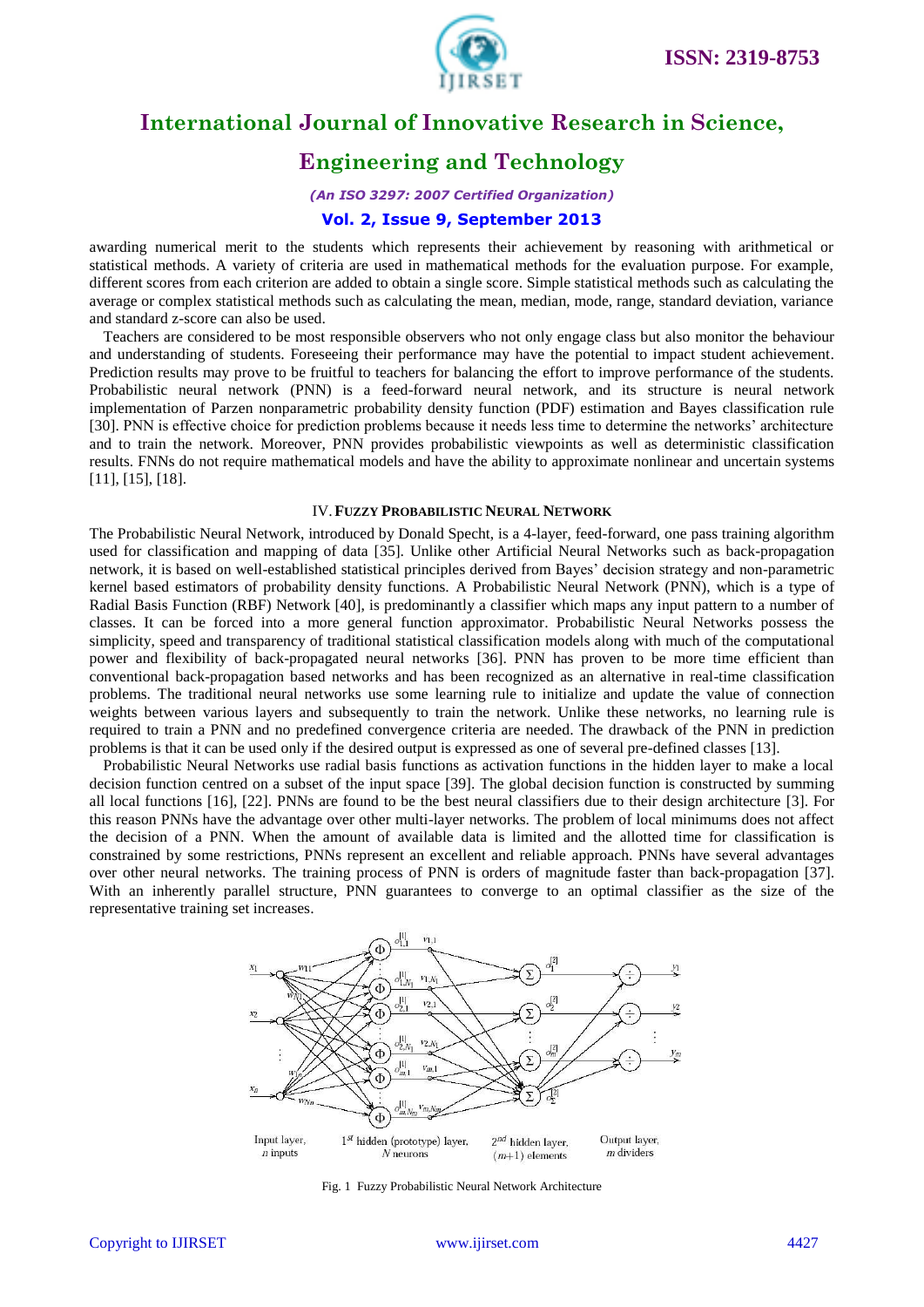

### **Engineering and Technology**

### *(An ISO 3297: 2007 Certified Organization)* **Vol. 2, Issue 9, September 2013**

One of the characteristic features of PNN that strongly favours it to be a choice of prediction is that it never gets stuck into local minima and the training samples can be added or removed from the network without the need of additional training. A PNN is an implementation of a statistical algorithm called kernel discriminant analysis in which the operations are organized into a multilayered feed-forward network. The PNN is composed of many interconnected neurons organized in successive layers. Fuzzy Probabilistic Neural Network (FPNN) [6] as shown in figure 1 is a fourlayered structure consisting of Input layer, Prototype/Pattern layer, Summation layer and Output layer.

The input layer receives an n-dimensional vector x(k) for classification. It does not perform any computation and simply distribute the input to the neurons in next layer. The first hidden layer called prototype layer, contains neurons identical to the number of the training samples with the gbell activation functions and their synaptic weights in inputto-prototype connections are determined by the components of the training patterns, i.e.<br>  $w_{ji} = x_i (j)$   $i = 1, 2, ... n$  *and*  $1 \le j \le M$ 

$$
w_{ji} = x_i(j) \qquad i = 1, 2, \dots n \text{ and } 1 \le j \le M \tag{1}
$$

Where,  $x_i(j)$  denotes the  $i^{\text{th}}$  node input of  $j^{\text{th}}$  sample in the input layer. The neurons in the prototype layer are divided into *m* groups with  $N_t$  nodes in each, corresponding to its cluster. The vector of weights of the  $p^{th}$  neuron in  $t^{th}$  group is denoted by  $w_{t,p} = w_{t+p-1}$   $t = 1,2,...m$  and  $p = 1,2,...N$  $= w_{t+p-1}$   $t = 1, 2, ...m$  and  $p = 1, 2, ...$ 

$$
w_{t,p} = w_{t+p-1} \qquad \qquad t = 1, 2, \dots m \text{ and } p = 1, 2, \dots N_t \qquad (2)
$$

When vector  $x(k)$  is given as input to the network, the classification of input vectors is initiated by computing net input to the pattern layer as follows:

$$
n_j^{[1]} = \|x(k) - w_{i,p}\|^2
$$
\n(3)

Accordingly, the neurons in this layer performs calculations  
\n
$$
o_{t,p}^{[1]}(k) = \exp\left(-\frac{n_j^{[1]}}{2\sigma_t^2}\right) \qquad t = 1, 2, \dots m \text{ and } p = 1, 2, \dots N_t
$$
\n(4)

Where,  $\sigma$  is a smoothing parameter corresponding to the standard deviation of the Gaussian distribution. At this point, it is also possible to determine the diameters of clusters formed by training data to roughly estimate how much they overlap as:

$$
0 \le D_t = \max \|w_{t,p} - w_{t,q}\|^2 \le 2
$$
\n(5)

The second hidden layer called summation layer, consists of m+1 elementary summing nodes with each of first m nodes representing an individual class. All these m nodes receive outputs of the prototype layer so that

$$
o_t^{[2]}(k) = \sum_{p=1}^{N_t} v_{t,p} o_{t,p}^{[1]}(k)
$$
\n(6)

Where,  $v_{l,p} \ge 1$  is a prototype-to-summation layer connection synaptic weight used to determine the shape of cluster. These weights are initialized to  $v_{i,p} = 1$ . The last  $m + I^{th}$  node calculates the total sum

$$
o_{\Sigma}^{[2]}(k) = \sum_{t=1}^{m} \sum_{p=1}^{N_t} v_{t,p} o_{t,p}^{[1]}(k)
$$
 (7)

It is worth to note that the sums in equation (6) are Parzen approximations of unknown data distributions in the clusters. The last layer called output normalization layer is formed by m dividers. It calculates the vector of degrees of membership *y(k)* as

$$
0 \le y_{t}(k) = \frac{o_{t}^{[2]}(k)}{o_{\Sigma}^{[2]}(k)} \le 1 \quad \text{and} \quad \sum_{t=1}^{m} y_{t}(k) = 1 \tag{8}
$$

The network is a combination of probabilistic and generalized regression neural networks, and is capable of data classification on the basis of fuzzy decision on the membership of a particular observation to a certain class.

#### V. **EXPERIMENTS CONDUCTED**

Traditional Probabilistic Neural Networks solve the prediction/classification problems considering the standard crisp inputs. In contrast, in real problems, the inputs cannot have pure separating boundaries. The problem of overlapped clusters is common while considering the input parameters as they may belong to more than one class simultaneously with certain degrees of membership. As discussed above, a Fuzzy PNN has been used to deal with such inputs rather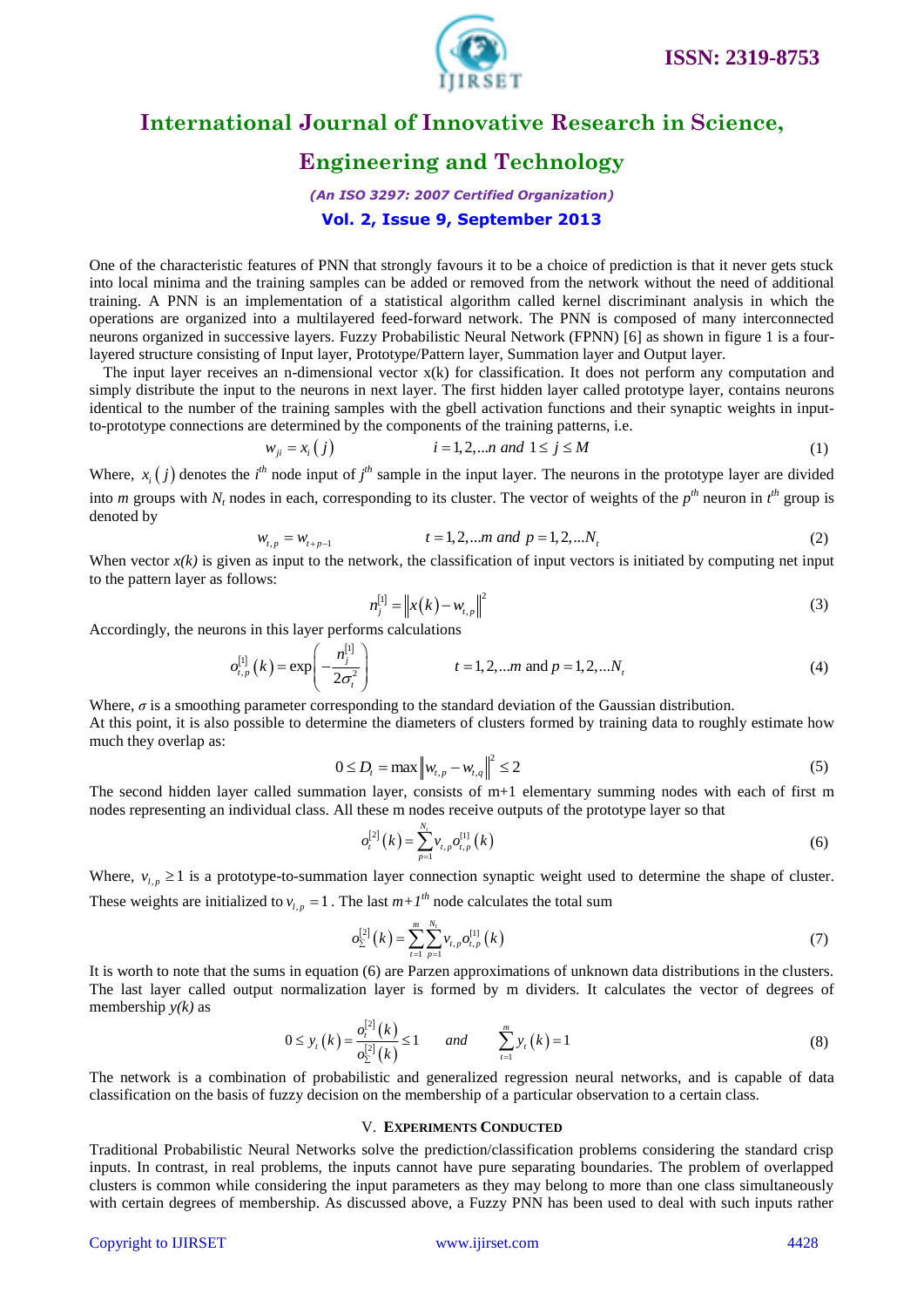

# **Engineering and Technology**

*(An ISO 3297: 2007 Certified Organization)*

### **Vol. 2, Issue 9, September 2013**

than the conventional PNN. For every input vector x, the degree of membership is found for each factor belonging to a particular class. For examples, we have considered the bell-shaped membership function with 3 membership classes for input viz. Good, Average and Poor for Merit in the last exam, Less, Moderate and Keen for Interest in the course etc. Different assessment components reflect different modes of evaluation used to assess students' academic performance. As such there are a variety of factors which may be considered as criteria to predict the students' performance, but the factors which have been considered for performance prediction in the proposed model are as shown in the table I.

TABLE I

|                          | <b>FACTORS TO PREDICT ACADEMIC STUDENT'S PERFORMANCE</b> |     |                       |     |                              |     |                  |
|--------------------------|----------------------------------------------------------|-----|-----------------------|-----|------------------------------|-----|------------------|
| Merit                    |                                                          |     |                       |     |                              |     |                  |
|                          | Merit in the last exam                                   | 2.  | Average merit         |     |                              |     |                  |
| Interest                 |                                                          |     |                       |     |                              |     |                  |
| 3.                       | Interest in the course.                                  | 4.  | Interest in the       | 5.  | Interest in learning         |     |                  |
|                          | <b>Belief</b>                                            |     |                       |     |                              |     |                  |
| 6.                       | Belief in hard work                                      | 7.  | Belief in learning    |     |                              |     |                  |
| <b>Study Behavior</b>    |                                                          |     |                       |     |                              |     |                  |
| 8.                       | Study with reference                                     | 9.  | Study with revision   | 10. | Study by practicing examples |     |                  |
| <b>Class Behavior</b>    |                                                          |     |                       |     |                              |     |                  |
| 11.                      | Regularity in attendance                                 | 12. | Attention in class    | 13. | Taking notes during class    | 14. | Doing homework   |
| <b>Family Background</b> |                                                          |     |                       |     |                              |     |                  |
| 15.                      | Parents' education                                       | 16. | Earning of the family | 17. | Financial support            | 18. | Residential area |

A fuzzy Probabilistic Neural Network (FPNN) has been designed using MATLAB and analyzed on a 760 samples of training dataset consisting of above 18 factors as inputs to the network. The training set for FPNN is formed as a set of 18-dimensional vector comprising all the factors in  $x(1), x(2), \ldots, x(j)$ where each

 $x(j) = (x_1(j), x_2(j), ..., x_{18}(j))^T$  . The available dataset is cross-validated in a 3:1 ratio to partition it into complementary subsets, performing the analysis on one subset called training set of 570 samples, and validating the analysis on the other subset called test set of 190 samples. Cross-validation is basically used to inspect the performance of a neural network in result prediction in terms of sampling variation. This statistical technique is used here to avoid the chances of FPNN to overfit the data.

The FPNN is then trained by the membership degree matrix 570X18 formed from 570 samples of 18 factored vectors. The simulated FPNN in figure 2 depicts the 4 layered FPNN with an input vector consisting of 18 input nodes, a pattern layer, a summation layer and an output layer having 3 nodes for student's academic performance representing three classes i.e. Good, Average and Poor. As discussed in the FPNN architecture, the output of the network is a vector of degrees of membership  $y(j) = (y_1(j), y_2(j), y_3(j))^T$ . A student is said to belong to a class whose degree of

membership function is maximum.



Fig. 2 Simulated Fuzzy Probabilistic Neural Network

To reduce the number of hidden nodes and to test the network on a smaller set of exemplar patterns, a data set of 400 was divided into two subsets using the same cross-validation procedure resulting in a training set of 300 and testing set of 100 samples. Figure 3 shows the dataset used to train FPNN where the dataset is equally distributed among the three classes.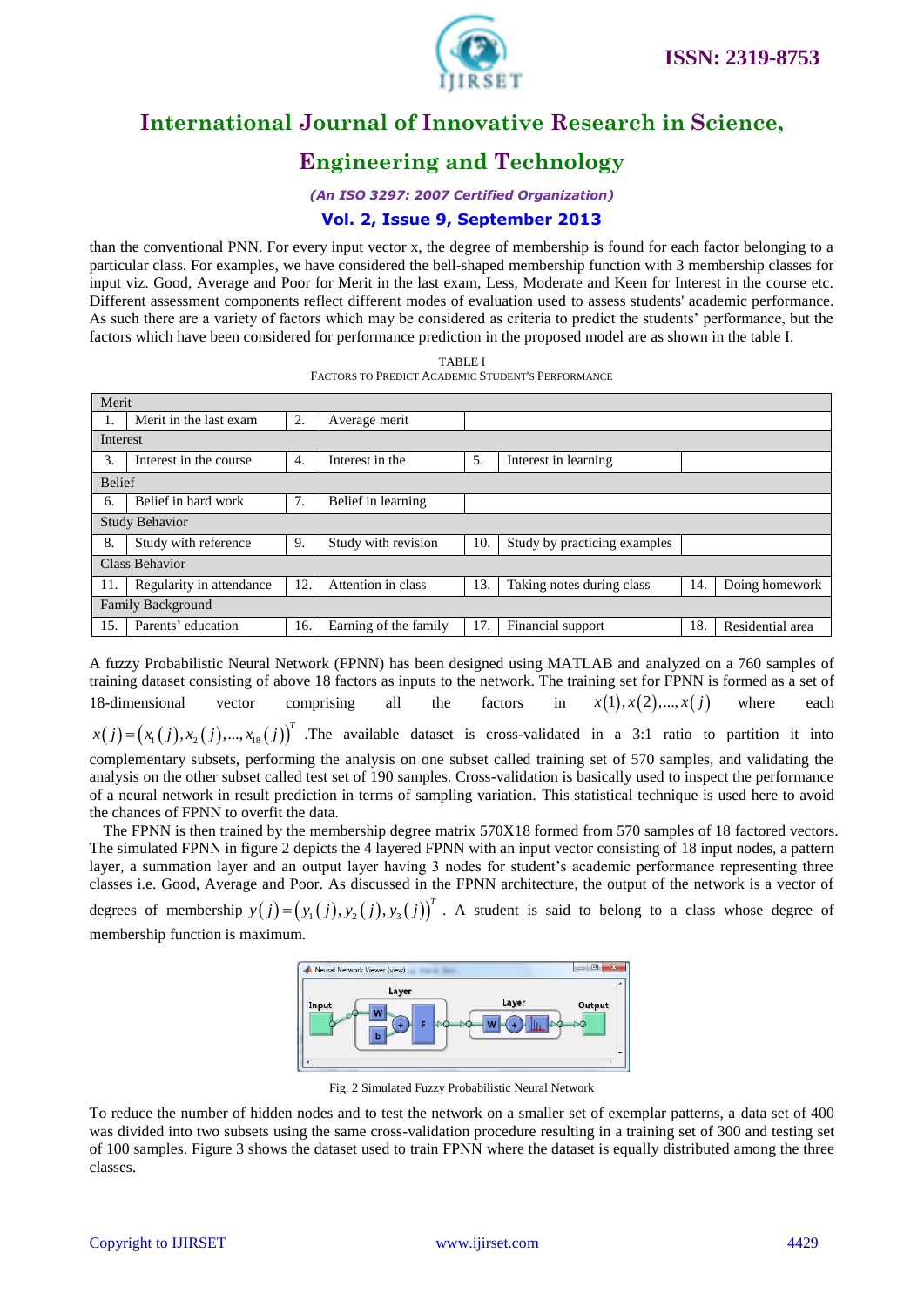

### **Engineering and Technology**

*(An ISO 3297: 2007 Certified Organization)* **Vol. 2, Issue 9, September 2013** Figure 1  $\Box$   $\Omega$ 



Fig. 3 Training Vector Classes

Once the network is trained, it calculates the probabilities of each training data to belong to each class as seen in Table II. This table helps in determining the likelihood of each student to belong to every class.

| Sample# | Class1- | $Class 2-$ | Class <sub>3</sub> | Sample#   | Class1-                   | $Class 2-$ | Class <sub>3</sub> |
|---------|---------|------------|--------------------|-----------|---------------------------|------------|--------------------|
|         | Good    | Average    | Poor               |           | Good                      | Average    | Poor               |
|         | 1.0000  | 0.0000     | 0.0000             | $\bullet$ | ٠<br>$\ddot{\phantom{a}}$ | ٠          | $\ddot{\cdot}$     |
| 2       | 1.0000  | 0.0000     | 0.0000             | 561       | 0.0804                    | 0.3916     | 0.5280             |
| 3       | 0.6776  | 0.0136     | 0.3088             | 562       | 0.2816                    | 0.1442     | 0.5742             |
| 4       | 0.6482  | 0.0216     | 0.3302             | 563       | 0.4621                    | 0.0556     | 0.4823             |
| 5       | 0.5927  | 0.0210     | 0.3863             | 564       | 0.1737                    | 0.2336     | 0.5927             |
| 6       | 0.5982  | 0.0216     | 0.3803             | 565       | 0.1317                    | 0.2922     | 0.5761             |
| 7       | 0.6700  | 0.0202     | 0.3098             | 566       | 0.3157                    | 0.1285     | 0.5559             |
| 8       | 0.6181  | 0.0297     | 0.3522             | 567       | 0.0927                    | 0.3954     | 0.5119             |
| 9       | 0.6944  | 0.0098     | 0.2958             | 568       | 0.2785                    | 0.0985     | 0.6230             |
| 10      | 0.6038  | 0.0298     | 0.3664             | 569       | 0.0909                    | 0.3585     | 0.5506             |
| 11      | 0.6124  | 0.0294     | 0.3582             | 570       | 0.3806                    | 0.1051     | 0.5143             |

TABLE III CLASS PROBABILITIES OF SAMPLE TRAINING DATA

The [neural network](http://scialert.net/asci/result.php?searchin=Keywords&cat=&ascicat=ALL&keyword=Neural+Networks) was tested on different sets of training and testing samples to monitor its performance. After considering many possible values, the smoothing parameter was fixed at 0.1 as it was found to minimize the classification error.

#### VI.**RESULTS AND DISCUSSION**

The results of experiment conducted demonstrate that the overall training error is 2.6667 and the root mean square error is 0.0265. With 18 neurons in the input layer and neurons equal to the number of training exemplar patterns in the hidden layer, the network is found to achieve a near expected correct detection. Table III shows a comparison of results of FPNN predictions with two different data set sizes. With the increase in the size of data set, the number of neurons in the hidden layer increases with no significant improvement in the prediction results. Hence, a total data set of 400 (300+100) was finally used for training the network.

The basic reason behind misclassification is observed due to the presence of noise in the test data. The crossvalidation method improves the generalization capability of the network. Separate experiments were conducted with and without cross-validation method for training the FPNN.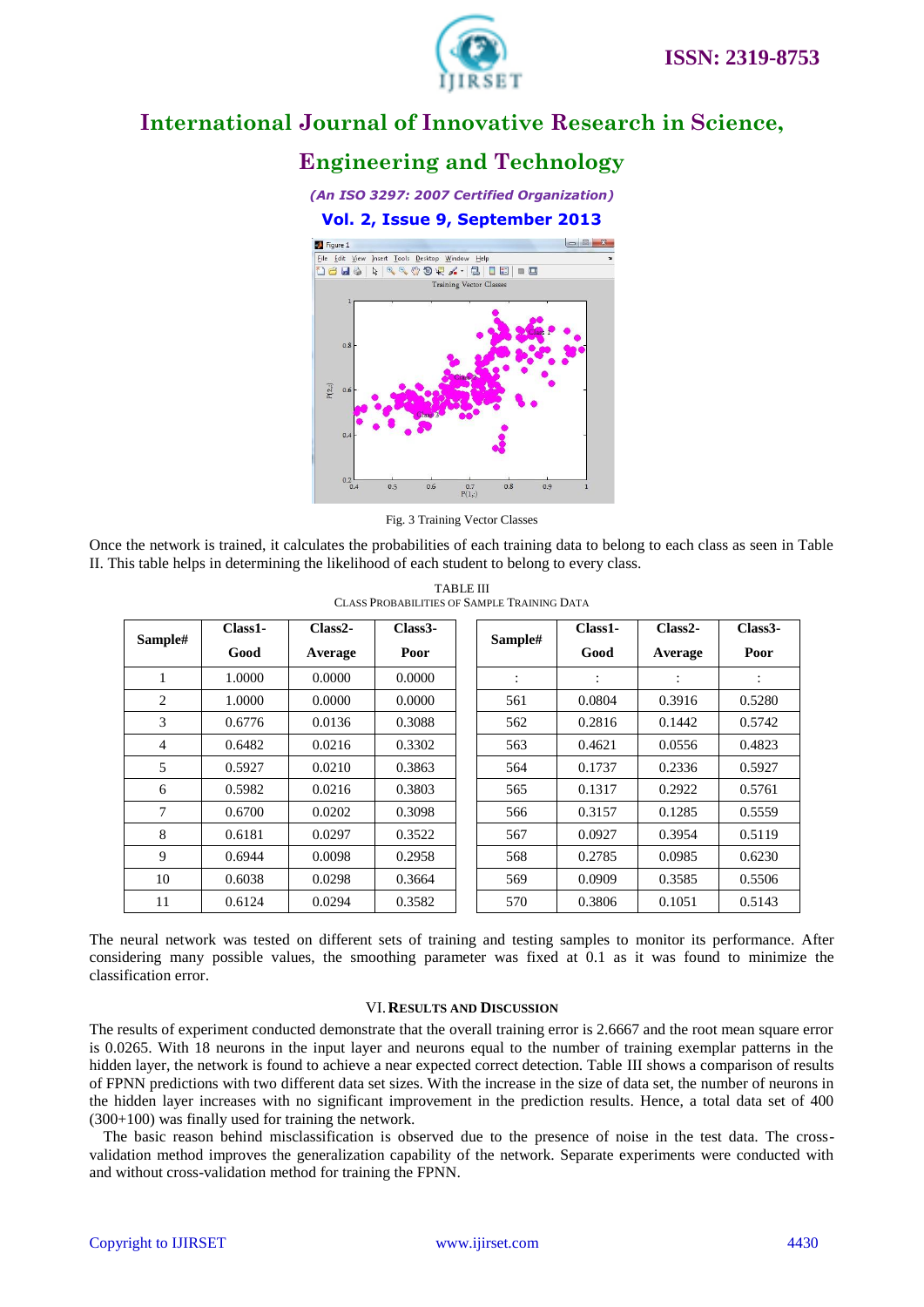

### **Engineering and Technology**

### **Vol. 2, Issue 9, September 2013**

TABLE IIIII

COMPARISON OF FPNN PREDICTION RESULT

|              | Data Set Size – 300                  | Data Set Size – 570                  |  |  |
|--------------|--------------------------------------|--------------------------------------|--|--|
| <b>Class</b> | <b>Correct Prediction Percentage</b> | <b>Correct Prediction Percentage</b> |  |  |
| Class 1      | 99 %                                 | 90%                                  |  |  |
| Class 2      | $100\%$                              | 96%                                  |  |  |
| Class 3      | 96.7%                                | 87.5%                                |  |  |

Network trained without cross-validation converge in 90 mins approximately, while when cross-validation method is applied, it is found to converge in 47 mins, which is almost less than half the time in contrast to a typical back propagation network which takes about 120 mins to be trained. This indicates that convergence of network is significantly affected by the use of a cross- validation method.

#### VII. **CONCLUSION**

Several reasons for predicting the academic performance of students' are studied and a prediction model has been proposed using Fuzzy Probabilistic Neural Network. The model may prove to play a significant role in academics by predicting the level of students in the class and by providing an insight to the teacher to better plan the lectures depending on student's level. As a result, the teacher can also maintain a balance between the quality and quantity of knowledge to be imparted in class. From the institution's viewpoint, an early prediction lends a hand in identifying inabilities of the students, taking timely measures to improve them, thereby locking in the students.

Statistical and other methods for predicting students' academic performance lack in the consideration of various relevant determinant factors. The reason for ignorance of such factors is due to their vagueness, to which the proposed method using Fuzzy Probabilistic Neural Network is found to give improved results. Experiments and results reveal that FPNN takes less time to be trained and the test results are near to the expected ones. This adds to the capability of network in performing prediction more correctly. The results indicate that the proposed network shows an average of 98.56% classification accuracy. Further work can be performed for improving the classification accuracies by the usage of different ANN architectures.

#### **REFERENCES**

[1] Adeli H. and Panakkat A., A probabilistic neural network for earthquake magnitude prediction, Neural Networks, No. 22, pp. 1018-1024, 2009. [2] Antons C.M. and Maltz E.N., Expanding the role of institutional research at small private universities: A case study in enrollment management

using data mining, New Directions for Institutional Research[, Vol. 2006,](http://onlinelibrary.wiley.com/doi/10.1002/ir.v2006:131/issuetoc) No. 131, pp. 69–81, 2006.

[3] Bailey B.L., Let the data talk: Developing models to explain IPEDS graduation rates, New Directions for Institutional Research, No. 131, pp. 101-11515, 2006.

[4] Bascil M.S. and Oztekin H., A study on hepatitis disease diagnosis using probabilistic neural network, Journal of Medical Systems, Vol. 36, No. 3, pp. 1603-1606, 2012.

[5] Biswas R., An Application of Fuzzy Sets in Students' Evaluation, Fuzzy Sets and Systems, No. 74, pp. 187-194, 1995.

[6] Bodyanskiy Ye., Gorshkov Ye., Kolodyazhniy V., Resource-Allocating Probabilistic Neuro-Fuzzy Network, In: Proceedings of International Conference on Fuzzy Logic and Technology, Germany, 2003.

[7] Chamorro-Premuzic T., and Furnham A., Personality, intelligence and approaches to learning as predictors of academic performance. Personality and Individual Differences, No. 44, pp. 1596-1603, 2008.

[8] Chang L., Applying data mining to predict college admissions yield: A case study, New Directions for Institutional Research, No. 131, 2006.<br>[9] Chen S.M. and Lee C.H., New Methods for Students' Evaluation Using Fuzzy S [9] Chen S.M. and Lee C.H., New Methods for Students' Evaluation Using Fuzzy Sets, Fuzzy Sets and Systems, No. 104, pp. 209 – 218, 1999.

[10] Chen C., Lee J., and Lin M., Classification of underwater signals using neural networks, Tamkang Journal of Science and Engineering, Vol. 3, No. 1, pp. 31-48, 2000.

[11] Choi H. H., Robust stabilization of uncertain fuzzy-time-delay systems using sliding-mode-control approach, IEEE Transactions on Fuzzy Systems, Vol. 18, No. 5, pp. 979-984, 2010.

[12] Chung T.Y., Chen Y. M. and Tang S. C., Expert Systems with Applications, A hybrid system integrating signal analysis and probabilistic neural network for user motion detection in wireless networks, No. 39, pp. 3392–3403, 2012.

[13] Cowell R., Lauritzen S., Spiegelhater D., and David P., Probabilistic networks and expert systems. New York, NY: Springer, 2003.

[14] Deniz D. Z., and Ersan I., An academic decision-support system based on academic performance evaluation for student and program assessment, International Journal of Engineering Education, Vol. 18, No. 2, pp. 236–244, 2002.

[15] Ding B., Homogeneous polynomially nonquadratic stabilization of discrete-time Takagi-Sugeno systems via nonparallel distributed compensation law, IEEE Transactions on Fuzzy Systems, Vol. 18, No. 5, pp. 994-1000, 2010.

[16] Duda R.O., Pattern Classification 2nd Edition with Computer Manual, John Wiley and Sons Inc., USA, 2004.

[17] Fourali C., Fuzzy Logic and the Quality of Assessment of Portfolios, Fuzzy Sets and Systems, No. 68, pp. 123 – 139, 1994.

[18] Holmes E., Nicholson J., and Tranter G., Metabonomic characterization of genetic variations in toxicological and metabolic responses using probabilistic neural networks. Chemical Research in Toxicology, Vol. 14, No. 2, pp. 182-191, 2001.

*<sup>(</sup>An ISO 3297: 2007 Certified Organization)*